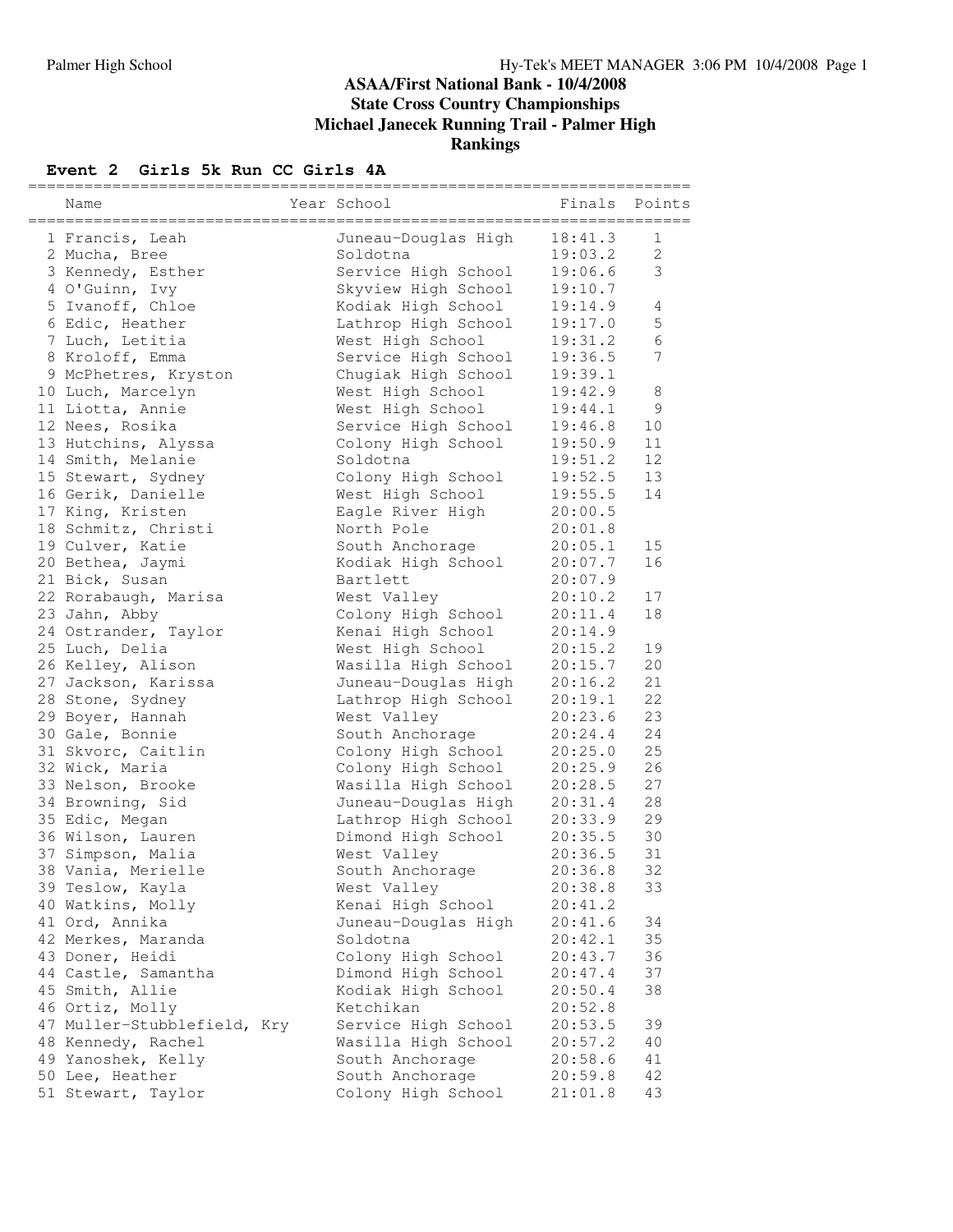#### **ASAA/First National Bank - 10/4/2008 State Cross Country Championships Michael Janecek Running Trail - Palmer High Rankings**

# **....Event 2 Girls 5k Run CC Girls 4A**

| 52 Miner, Robin           | Service High School | 21:02.4 | 44 |
|---------------------------|---------------------|---------|----|
| 53 Stramp, Robin          | Dimond High School  | 21:03.1 | 45 |
| 54 Rorabaugh, Eliza       | West Valley         | 21:04.9 | 46 |
| 55 Miner, Kendra          | Wasilla High School | 21:10.5 | 47 |
| 56 Backstrum, Kate        | South Anchorage     | 21:11.1 | 48 |
| 57 Mucha, Kailey          | Soldotna            | 21:11.8 | 49 |
| 58 Callahan, Molly        | West Valley         | 21:12.7 | 50 |
| 59 Bialka, Katie          | Wasilla High School | 21:14.4 | 51 |
| 60 Boger, Wendy           | West Valley         | 21:16.7 | 52 |
| 61 Greaves, Shelayne      | Ketchikan           | 21:18.6 |    |
| 62 Dineen, Jordan         | South Anchorage     | 21:19.9 | 53 |
| 63 Fitzgerald, Kimberly   | Lathrop High School | 21:32.4 | 54 |
| 64 Jarvis, Sarah          | Service High School | 21:37.4 | 55 |
| 65 Thibodeau, Elisha      | Juneau-Douglas High | 21:38.2 | 56 |
| 66 Walton, Sarah          | Soldotna            | 21:40.2 | 57 |
| 67 Ripley, Emily          | Wasilla High School | 21:41.3 | 58 |
| 68 Larson, Molly          | West High School    | 21:41.6 | 59 |
| 69 Hoffman, Rachel        | Wasilla High School | 21:42.9 | 60 |
| 70 Roe, Christy           | Kodiak High School  | 21:44.2 | 61 |
| 71 Egle, Amelia           | Kodiak High School  | 21:44.6 | 62 |
| 72 Hippe, Brittany        | Dimond High School  | 21:44.9 | 63 |
| 73 Ottoson-McKeen, Alice  | Juneau-Douglas High | 21:48.7 | 64 |
| 74 Briscoe, Aubrey        | Juneau-Douglas High | 21:50.0 | 65 |
| 75 Ruckhaus, Thea         | Lathrop High School | 21:51.2 | 66 |
| 76 Hamlin, Mikayla        | Lathrop High School | 21:52.3 | 67 |
| 77 Haight, Samantha       | Kodiak High School  | 22:01.4 | 68 |
| 78 Wiepking-Brown, Sophie | West High School    | 22:02.1 | 69 |
| 79 Freistone, Sarah       | Dimond High School  | 22:05.0 | 70 |
| 80 Maile, Kalyssa         | Dimond High School  | 22:06.3 | 71 |
| 81 Fried, Jenni           | Kodiak High School  | 22:07.2 | 72 |
| 82 Wyatt, Shannon         | Soldotna            | 22:12.4 | 73 |
| 83 Jensen, Jenna          | Soldotna            | 22:19.1 | 74 |
| 84 Thomas, Chairel        | Ketchikan           | 22:38.5 |    |
| 85 Spencer, Nikki         | Lathrop High School | 22:53.7 | 75 |
| 86 Halloran, Madison      | Service High School | 23:13.4 | 76 |
| 87 Todd, Jessica          | Dimond High School  | 23:15.3 | 77 |

```
Team Scores
```

| Rank Team              | Total 1 2 3 4 5 $*6$ $*7$ |                         |  |  |  | $*8$ $*9$ |  |
|------------------------|---------------------------|-------------------------|--|--|--|-----------|--|
| 1 West High School     |                           | 56 6 8 9 14 19 59 69    |  |  |  |           |  |
| Total Time: 1:39:08.90 |                           |                         |  |  |  |           |  |
| Average: 19:49.78      |                           |                         |  |  |  |           |  |
| 2 Colony High School   |                           | 93 11 13 18 25 26 36 43 |  |  |  |           |  |
| Total Time: 1:40:45.70 |                           |                         |  |  |  |           |  |
| Average: 20:09.14      |                           |                         |  |  |  |           |  |